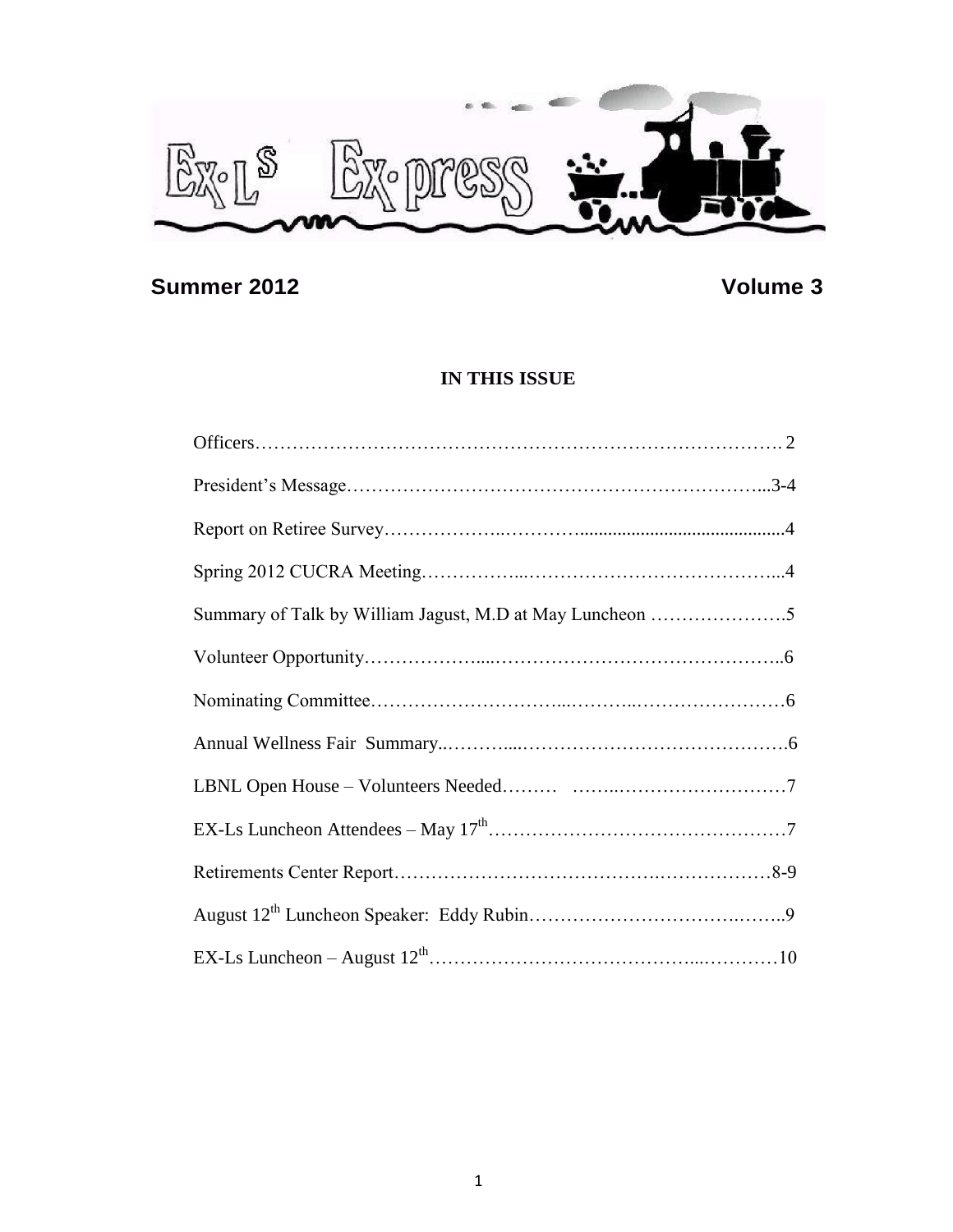### **EX-Ls EXPRESS – Fall 2012**

Published Quarterly at the end of January, April, July, and October Editor: Louise Vogelsberg

*Deadline for Newsletter submittals is 7 days after the Board meeting.*

#### **EX-Ls BOARD OF DIRECTORS**

| Joseph Jaklevic           |
|---------------------------|
| <b>Trudy Forte</b>        |
| <b>Bob Schmieder</b>      |
| Karen Springsteen         |
| <b>Suzanne Stroh</b>      |
| Vicky Jared               |
| <b>Armando Viramontes</b> |
| Janis Dairiki             |
| <b>Richard Sexto</b>      |
| Joe Jaklevic              |
| Patrick Cullinane         |
|                           |

Editor EX-Ls EXPRESS: Louise Vogelsberg Webmaster – [www.lbl.gov/EX-Ls](http://www.lbl.gov/EX-Ls) Richard Baker

#### **PAST PRESIDENTS:**

| Rollie Otto $-2011$   | Ken Mirk – 1999             |
|-----------------------|-----------------------------|
| Richard Sextro - 2010 | Paul Hernandez - 1998       |
| Don Grether $-2009$   | Clay Sealy $-$ 1996-1998    |
| Jose Alonso $-2008$   | Igor Blake - 1994-1996      |
| Janis Dairiki – 2007  | Conway Peterson - 1992-1994 |
| John Kadyk $-2006$    | Howard Browne - 1990-1992   |
| Gene Binnall - 2005   | Ethel Skyrdlinski - 1989    |
| $Sig Rogers - 2004$   | Al Amon - 1988              |
| Bob Fulton $-2003$    | Ken Lou $-1987$             |
| Bob Birge $-2002$     | Virginia Cherniak - 1986    |
| Per Dahl - 2001       | Bill Bigelow - 1985         |
| Tom Beales $-2000$    | Ted Bowers - 1981-1984      |
|                       |                             |

### **WELCOME NEW MEMBERS THIS QUARTER**

Larry Morrison Jeri Edgar Rita Tidwell Todd Hansen

### **EX-Ls Honorary Life Members**

Shirley Ashley Inge Henle Esther Colwell Bud Larsh

### **CALENDAR OF BOARD MEETINGS & LUNCHEONS:**

| <b>Board:</b>    | Luncheons:        |
|------------------|-------------------|
| January 12, 2012 | February 16, 2012 |
| April 12, 2012   | May17, 2012       |
| July 12, 2012    | August 16, 2012   |
| October 11, 2012 | November 15, 2012 |

Board Meetings start at **3:00** on the dates listed above, usually in 54-130B (that's in the conference room addition to Perseverence Hall at the Cafeteria) at the Lab, but subject to change at the last minute, so check with a Board member if you plan on attending. We welcome attendance by interested members.

### **OFFICE ADDRESS:**

LBNL EX-Ls 530 Curtis Street Albany, CA 94706

**Photo Site:** http://.picasaweb.google.com/exLpics **Photo Czar:** Ned Dairiki **Website:** [www.lbl.gov/EX-Ls](http://www.lbl.gov/EX-Ls) **Webmaster:** Richard Baker [\(xrobaker@comcast.net\)](mailto:xrobaker@comcast.net)

### **MEMBERS DECEASED IN 2012**

Elaine G "Kay" Lucas Douglas Drummond Don Coyle Gerry West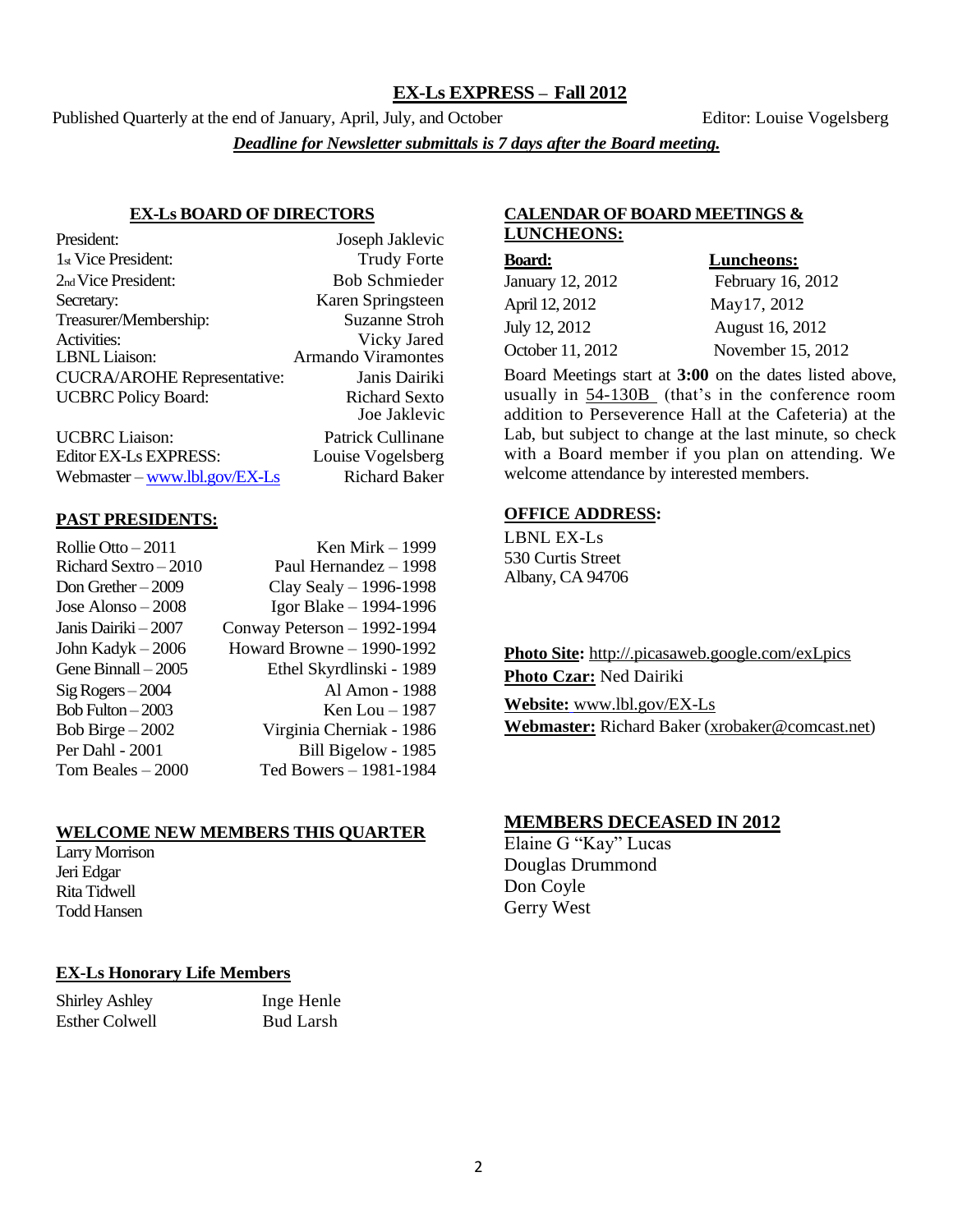# **PRESIDENT'S MESSAGE JOSEPH JAKLEVIC**

There has been a significant level of activity within the EX-Ls over the past few months that was reflected in a full agenda for the recent Board of Director's meeting.

I am happy to report that the important contract between LBNL and the UCB Retirement Center has been successfully renewed for an additional three years. It is gratifying that in this era of budgetary challenges UCBRC will be able to continue to provide important services to the entire LBNL retirement community in the immediate upcoming years. See Patrick Cullinane's report in this Newsletter for more details.

An update on progress on the retirement survey carried out by the EX-Ls shows that the committee, with assistance from UCBRC staff, has completed the assembly, review and analysis of the responses. A final report is nearing completion. Janis Dairiki, committee chair, discusses the survey elsewhere in the Newsletter.

The triennial review of the EX-Ls governing Bylaws is virtually complete and the proposed changes have been discussed by the full Board. In addition to minor changes in the language it is proposed that we modify the management structure with the creation of four standing committees aligned with the current functions of the elected officers. The committees would be structured as follows: an Executive Committee, chaired by the President; a Luncheon Speaker Committee, chaired by the First Vice President; a Membership Committee, chaired by the Membership Coordinator; and an Activities Committee, chaired by the Activities Coordinator. The obvious motivation is to provide assistance to the current officers in selected areas of responsibility. A related goal is to provide increased opportunities for the membership at large to participate in EX-Ls activities. The revised Bylaws will be presented for vote at the General Membership meeting held in conjunction with the November luncheon. A notice summarizing the Bylaws amendments with a link to the website will be published in the newsletter prior to the General Membership meeting.

We have also completed deliberations concerning the annual charitable gift. Members will recall that it is the practice of the EX-Ls to make an annual contribution from our general fund to a worthy charity. Recent recipients have included relief efforts following the Fukushima tsunami and the Haitian earthquake. This year we are making an attempt to identify charitable organizations closer to home whose missions more closely reflect our LBNL interests. At the recent Board meeting, it was determined that a \$1000 contribution should be made to Community Resources for Science, a local organization that provides assistance to teachers

and students in science education. Janis Dairiki, who coordinated much of the research on this organization, elaborates on our choice in an accompanying article.

Vicky Jared continues to be forward looking in her organization of EX-Ls activities. As mentioned earlier, this is the 30th anniversary of the EX-Ls. Plans for a special commemorative event are proceeding but the details are as yet unclear. We hope to know more in time for Vicky to discuss proposals at the upcoming luncheon. The theme will likely focus on the idea of "do you remember when?" with interesting reminiscences of past life at the Lab as submitted by EX-Ls members. As always, Vicky is open to suggestions from the members regarding appropriate activities particularly if the suggestions are accompanied by a willingness to assist in their implementation.

The Laboratory has again invited the EX-Ls to participate in the upcoming Open House. At last year's event we featured the resurrected model of the Bevatron accompanied by nostalgic comments from EX-Ls who volunteered to assist in the booth. It was a great success and enjoyable for those who participated. Many old friends and acquaintances stopped by to visit. Since EX-Ls members are better than anyone else at recalling the good old days at LBNL, I would hope that there may be other suggestions from members regarding possible displays which reflect past Laboratory achievements. There is a more detailed discussion of the Open House elsewhere in the Newsletter.

Our challenges in maintaining a critical mass in our leadership cadre continue. Our current 2nd vice president, Bob Schmieder, recently submitted a letter of resignation to the Board. Bob cited several factors that required him to step down albeit reluctantly. In summary, Bob is a very busy retiree involved in a variety of activities that require large time commitments and extensive travel. As a consequence, he expressed concerns that he would not be able to perform effectively as an EX-Ls officer. We understand his dilemma and reluctantly accept his departure from office. He assures us that he will remain active in the EX-Ls and we look forward to seeing him at future activities.

With Bob's departure, the EX-Ls are now looking for volunteers to fill four elected offices for next year: 1st Vice President, 2nd Vice President, Treasurer, and Membership Coordinator. Normally the task of officer recruitment is carried out by the current 2nd Vice President who is assigned the modest task of identifying a successor for the coming year. Bob Schmieder will not be available for this task. In view of the scope of this year's more daunting recruiting tasks, we have formed a membership committee chaired by Trudy Forte with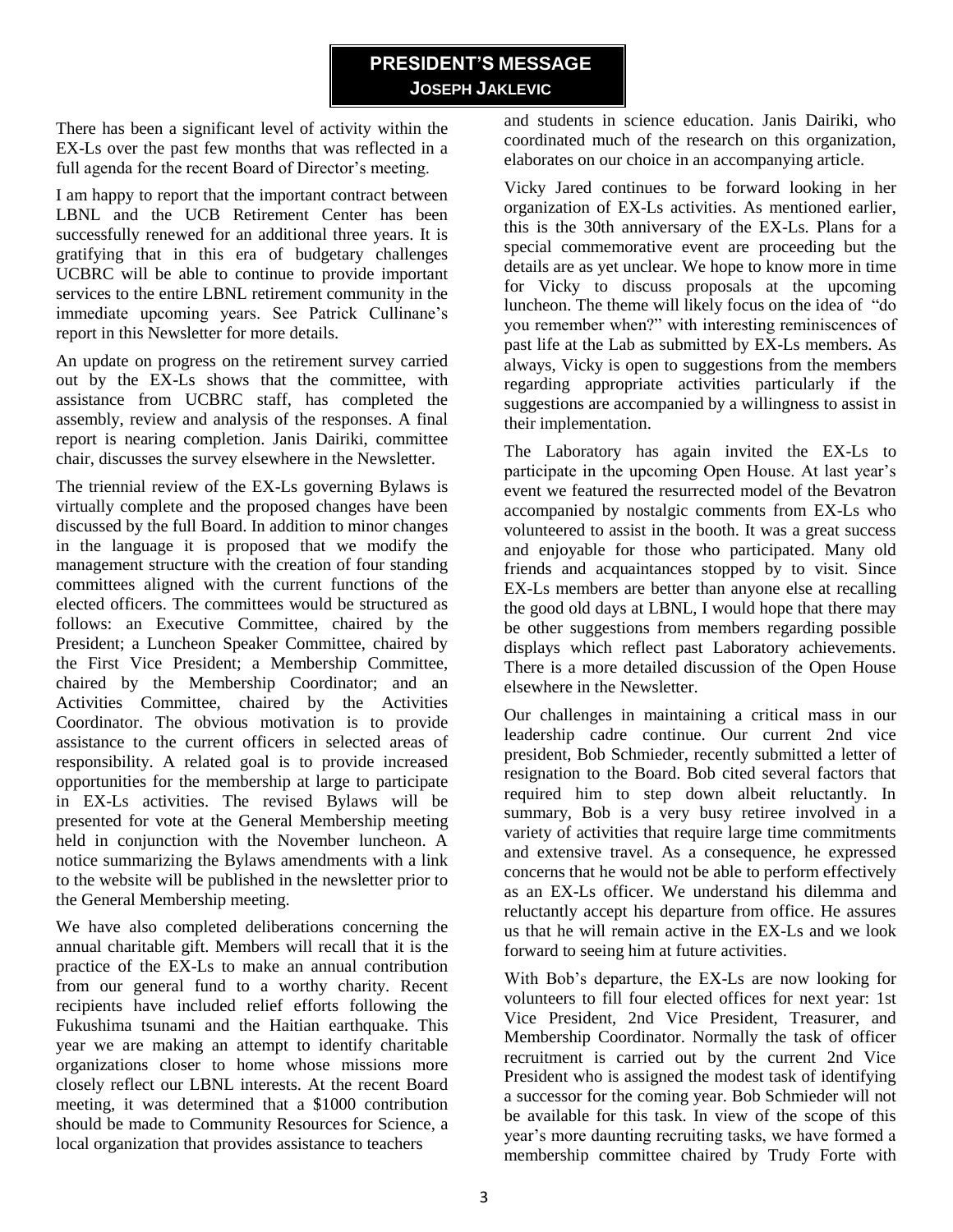Rollie Otto and myself as members. We will be asked to identify and recruit potential officers for the coming years. There is a brief notice from Trudy elsewhere in the Newsletter.

I would strongly urge members to give serious thought to making themselves available to assist us in the management of the EX-Ls. It requires a modest commitment in time with only four Board meetings per year with optional committee assignments that can become very interesting and rewarding. The Board is populated by many former officers who share their experience and assist in multiple ways. With the likely approval of the revised By-laws, there will be additional support from volunteers within the proposed committees which will further distribute the work load. Obviously no experience or special talents are required or I wouldn't be President. We on the committee look forward to hearing from you. It is likely those membership committee members and some of your friends on the Board will be active in contacting specific individuals to encourage them to participate.

In closing, I note with interest that the speaker for the upcoming luncheon is Eddy Rubin who will discuss recent results on analysis of Neanderthal DNA. Eddy is the Director for Genome Sciences at the Lab and an engaging speaker whom many of us know. I strongly urge members to attend what I am sure will be an interesting presentation of general interest to all of us.

## **FINAL REPORT ON RETIREE SURVEY NEARING COMPLETION**

 $\overline{\phantom{0}}$ 

Final results of the EX-Ls 2011 survey of all Lab retirees or surviving spouses/partners will soon be available. The results summarize what we learned about LBNL retiree activities, achievements, interests and concerns. The survey report is nearing completion and will be posted on the EX-Ls website [\(www.lbl.gov/EX-Ls/\)](http://www.lbl.gov/EX-Ls/) by the end of the summer. As reported in an earlier Newsletter, we received a total of 425 responses (~19% response rate). 180 respondents (42%) identified themselves as EX-Ls members. This represents about 2/3 of the total EX-Ls membership at that time. Survey information will help provide a broad and comprehensive picture of Lab retirees and will also help the EX-Ls and UCB Retirement Center ensure that programs meet the needs and interests of retirees. Survey results will also be shared (in aggregate) with LBNL management so they are aware of retirees' continuing contributions to the Lab, University and their local communities.

## **Spring 2012 CUCRA (Council of UC Retirees Associations) Report**

The system-wide organizations of UC retirees (CUCRA) and emeriti (CUCEA) met on April 26-27 at UC Irvine.

An important topic was a discussion of UC President Yudof's recent acknowledgement that retiree organizations are an integral part of the UC family and eligible to participate in UC-sponsored liability insurance programs.

Debora Obley, Associate Vice President, Budget and Capital Resources, gave an update on the UC Budget (by phone). UC is in the midst of a serious fiscal crisis with budget cuts in 2012 the worst in the past 30+ years. She pointed out that Governor Brown's proposed ballot initiative would benefit the University indirectly, even though it is not specifically targeted for any of the revenue. For information on how to help advocate for UC in Sacramento, visit [http://www.ucforcalifornia.org/.](http://www.ucforcalifornia.org/)

UCOP representatives announced the formation of a Health Care Task Force with a goal of reducing spending on health care costs. The Task Force is also looking at a broader potential role for the medical schools in the overall health picture. Its work is just getting underway so there wasn't very much information yet.

A new centralized system is being implemented to merge all payroll and HR functions into a shared service center, replacing the 10 different (and old) payroll systems now in use. (After the meeting it was announced that the new service center for this UCPath Project will open in July 2013 at UC Riverside and will focus on payroll only at first.) Retirees will not be impacted by the new service center; they will continue to be served by the Retirement Administration Services Center at UCOP.

CUCRA's Bylaws were reviewed. A key addition is the formal recognition of the Joint Benefits Committee (JBC), a long-standing group appointed by CUCRA and CUCEA to consider and make recommendations regarding pension and health issues and benefits for UC retirees.

We also heard reports from the Retirement Center Directors and most of the campus Retiree Associations. There are also many new travel opportunities for 2013. You can find all of these on the CUCRA website – <http://cucra.ucsd.edu/>

The next meetings will be held October 31/November 1 at the UC Santa Cruz campus.

Janis Dairiki, EX-Ls CUCRA Representative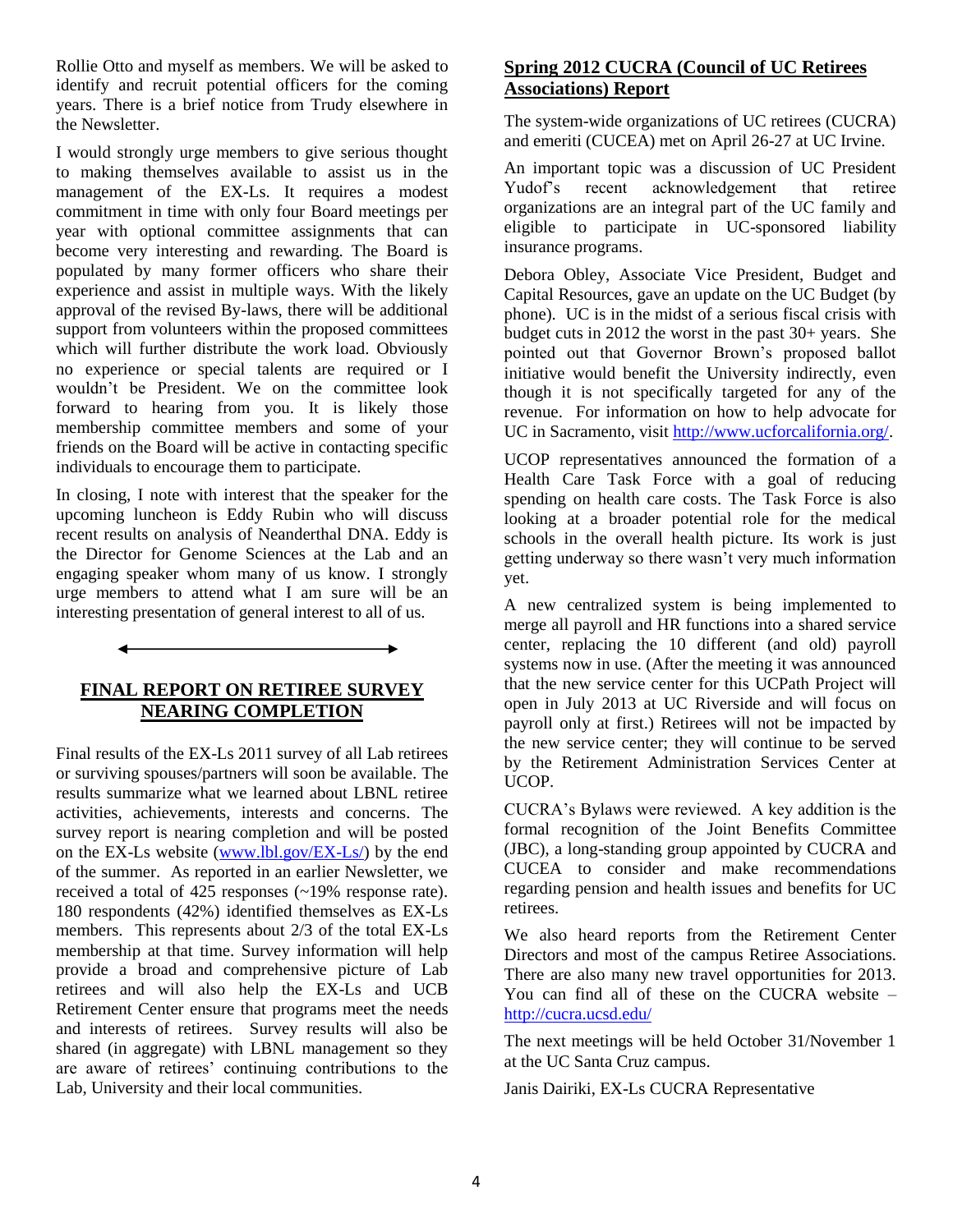# **SUMMARY OF TALK AT THE MAY 17, 2012 LUNCHEON SPEAKER: William Jagust, M.D., LBNL Faculty Senior Scientist UCB Professor, School of Public Health and Neuroscience TITLE: Amyloid, Aging and Alzheimer's Disease**

The topic addressed by Bill Jagust was extremely timely. Two days before the May luncheon, President Obama's administration announced its landmark strategy to fight Alzheimer's by providing funds to develop a treatment or preventive therapy for the disease by 2025. Currently there are approximately 5.4 million people in the US who have this disease and it is estimated that by 2025 there will be  $\sim$ 7.7 million! Break-through in prevention or remission of the disease is sorely needed.

Alzheimer's disease is progressive and begins with a loss of memory in the form of new memories but progresses to complete loss of cognitive and daily function. Most Alzheimer's disease is a form called "late onset Alzheimer's". It is first manifested in individuals in their 60s where approximately 5% in this age group is affected. Its prevalence increases with advancing age so that Alzheimer's prevalence is around 40-45% by age 85. Alzheimers is associated with a distinctive brain pathology consisting of aggregates of a protein known a beta amyloid  $(A\beta)$  which form plaques in the brain interfering with the function of neurons which then begin to degenerate and along with it our cognitive function. The cause of late onset of Alzheimer's disease is poorly understood. The protein called apolipoprotein E (apoE) is a known risk factor. This protein in the blood is known to transport cholesterol to cells that need cholesterol for repair and in the brain it also transports cholesterol which is utilized by cells for growth and repair. However, apoE comes in several forms (apoE2, 3 and 4) where it is apoE4 which is associated with increased risk for Alzheimer's but its causal contribution is still debatable. Indeed, not everyone with apoE4 will get Alzheimer's!

Alzheimer's risk is also increased by brain injury. It is also more prevalent in older women than men. When asked about this observation Bill Jagust noted that the

loss of estrogen in postmenopausal women is not the cause and that cause of increased disease in women is unknown (another mystery).

The  $\overrightarrow{AB}$  hypothesis of Alzeimer's disease is that there is a normal protein in cell membranes in neural cells that is called Amyloid Precursor Protein (APP). This protein is processed by enzymes called secretases leading to the production of small fragments of APP otherwise known as Ab. These fragments in normal brains do not accumulate in the tissue but in people with apoE4 the  $\overrightarrow{AB}$ fragments form aggregates which ultimately go on to form plaques that prevent normal neuronal function. ApoE4 is associated with increased deposition of  $\overrightarrow{AB}$ and/or decreased removal of the protein. The exact role is not clear but the end result of plaque formation in the brain is very clear.

Bill Jagust's interest is in tracking neurodegenerative changes in Alzheimer's disease using in vivo imaging tools such as functional MRI (Magnetic Resonance Imaging) or PET (Positron Emission Tomography) scans to follow the course of the disease in order to better understand what contributes to the appearance of the disease. He hopes to detect the disease before there is any clinical manifestation of the disease, that is to say, before there is even mild cognitive impairment. Preclinical changes in brain structure/function have been detected in a few subjects who are homozygous for apoE4 but the challenge is to detect such early changes in other subjects. The hope is that preclinical detection of  $\overrightarrow{AB}$  deposition prior to appearance of symptoms will ultimately be treatable and prevent or slow the course of the disease. At this time there is no treatment for Alzheimers disease but the search continues with an urgency.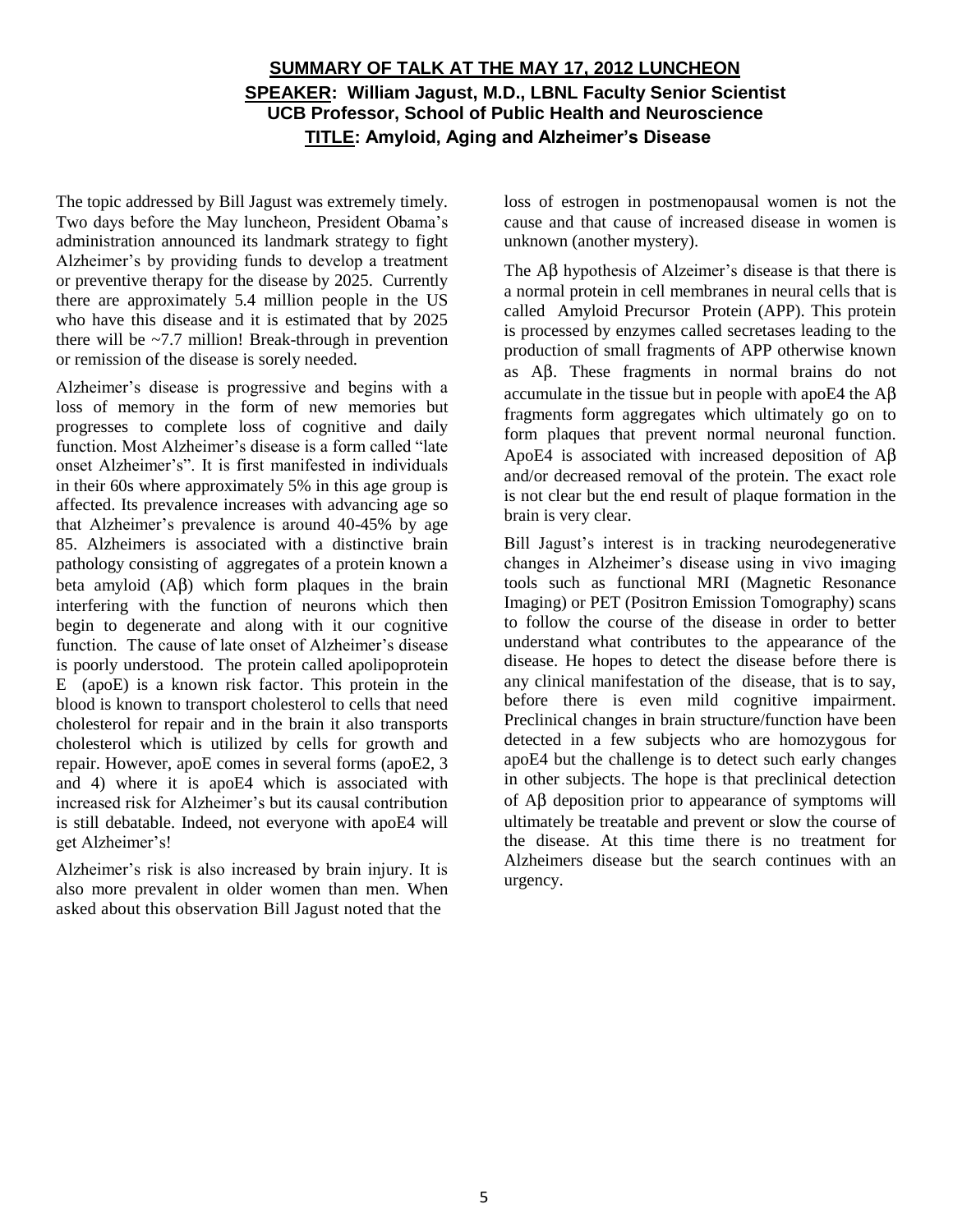# **Volunteer Opportunity Community Resources for Science**

At its July meeting, the EX-Ls Board voted to give this year's annual donation of \$1000 to Community Resources for Science (CRS). We wanted to donate to a local organization involved with education, where we might develop a longer-term relationship. CRS is a nonprofit founded 15 years ago to help teachers with challenges they were facing in teaching science. Its main goals are to promote hands-on, interactive inquirydriven science and environmental learning opportunities and to provide resources for teachers.

CRS works primarily with all the K-5 schools in Berkeley, Oakland and Emeryville plus a few others in nearby communities. Last year they had 325 scientist volunteers and, as more teachers work with them, can always use more volunteers. They have a very flexible volunteer program; you can present your own program to a school class or you can adopt one of their prepared programs to present. They also have some one-time needs, such as judges for science fairs or presentations for a school's Science Night or Career Night. Most volunteers work in teams; some visit a school regularly, e.g., once/month, and others visit only 1-2 times/year. For more information and inspiration, please check the web site: [www.crscience.org.](http://www.crscience.org/)

They provide orientation for new volunteers, beginning in August, so this is a good time to sign up. Please contact CRS directly if you are interested in volunteering (hopefully identifying yourself as an EX-Ls member) at [community@crscience.org](mailto:community@crscience.org) or 510-527-521. It would be great if you would also let the EX-Ls know of your interest; if there are enough of us, we could consider a team approach.

## **NOMINATIONS COMMITTEE**

This committee was established to provide for the nominations of EX-Ls officers.

The Members of the committee are:

Trudy Forte, Chair Joe Jaklevic Rollie Otto

We are seeking to fill three elected offices and are soliciting interested parties and/or suggestions. The offices that we are trying to fill include:

- Treasurer/membership, presently held by Suzanne Shroh who will rotate off the committee after many years of involvement.
- Second Vice President  $(2<sup>nd</sup> VP)$ ; remaining 5 months of position held by Bob Schmieder. Bob, unfortunately, could not continue because of other conflicting commitments thus this position is open immediately.
- $\bullet$  2<sup>nd</sup> Vice President position starting January 2013. The major role of  $2^{nd}$  VP is to chair the Nominations Committee while the  $1<sup>st</sup> VP$  is chair of the luncheon speakers committee. All officers serve on the Board of Directors. Current Board members are listed in the Newsletter.

If you are interested in serving in any of these positions or have a suggested candidate, please contact me ASAP by phone or email.

Phone: 510-526-0405 Email: [tforte@chori.org](mailto:tforte@chori.org)



The Laboratory's Health Care Facilitator (HCF) Program hosted a successful Eighth Annual Summer Wellness and Meet-the-Clubs Fair at the Laboratory on June 7, 2012. The purpose of the Wellness Fair is to have access to health care representatives and other organizations on-site so employees can pick up information or discuss health plans. Also, various LBNL clubs, who promote exercise and dance activities, are represented to encourage employees and retirees to join their group. EX-Ls participated as an organization that provides a means of maintaining ties both to the Lab and with other retirees, and allows access to a variety of activities.

Janis and Ned Dairiki and Vicky Jared represented EX-Ls. UCBRC Director Patrick Cullinane had a table next to ours and he spoke with employees regarding preretirement planning. A good number of employees signed up for the UCBRC service. Janis, Ned and Vicky made sure these folks had our brochure to fill out once they retired. EX-Ls treats and UCBRC prizes were a big success with all who visited our tables.

Photos of the event can be seen on our Picasa photo web site: http://picasaweb.com/EXLpics.

Vicky Jared, EX-Ls Activities Coordinator, 07-12-12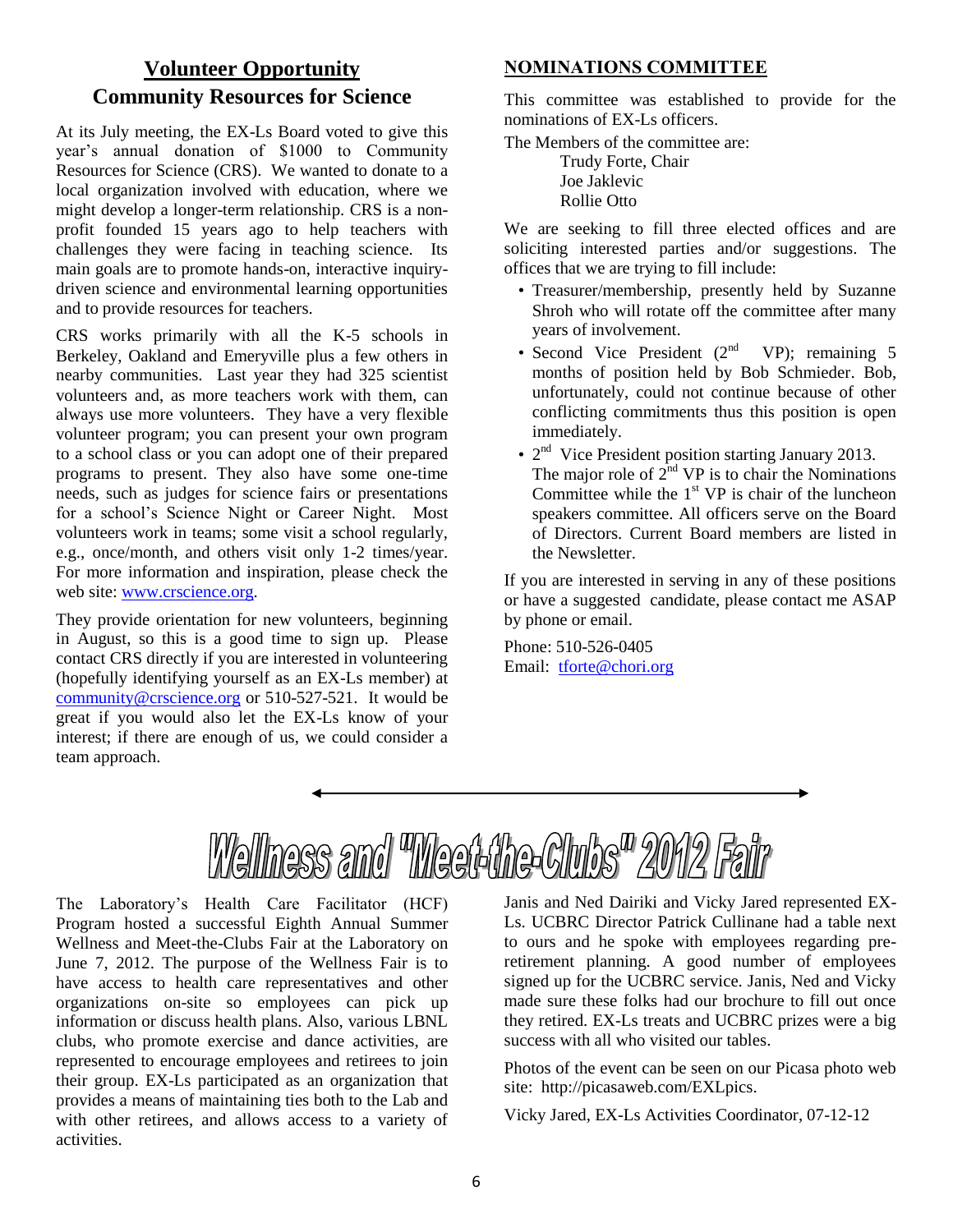# LBNL Open House - We need

# Volunteers!

Based on the success over the last two years and the terrific feedback the Lab received from visitors, the Lab will host an Open House this year on **Saturday, Oct. 13**, from 10 a.m. to 3 p.m. The event location will be in the Bevatron parking lot, which provides more room, a flatter surface, and easier access for visitors.

The Open House showcases the Lab's research and how it benefits society, seeks to inspire future generations of scientists, and helps build good relations with our local community, which are all key to the Lab's overall mission.

This year's theme is "Adventures in Science with the Berkeley Lab Explorers", (Bringing Science Solutions to the World). The Open House goals are to develop exhibits that are interactive, inviting and relay information in lay terms to children and general public. Emphasis on the kinds of exploration scientists conduct that can be translated visually or physically.

Visit [www.lbl.gov/openouse/program.html](http://www.lbl.gov/openouse/program.html) to view descriptions of last year's exhibits. Open House is not possible without the help of volunteers, so EX-Ls Board of Directors agreed we should participate again this year. We would like to have members of EX-Ls come forth with a theme or name for our exhibit(s) based on the proposed theme. We hope to show the Bevatron model again this year, but need other exhibits.

**Volunteers/Registration** - We have to staff our booth from 10 a.m. to 3 p.m. with perhaps 2 hr minimum shifts. The Lab's volunteer web site is being developed for those who want to help with the general Open House operation. Up to six non-volunteer family and friends can enter using each registration.

We have a deadline of **August 17** to present our theme and what exhibits we will have.

Those interested in assisting with either the EX-Ls booth or assisting with general event duties should bring your interest to the attention of one of the Board members or contact Joe Jaklevic directly– email: [jmjaklevic@lbl.gov](mailto:jmjaklevic@lbl.gov)

.

# EX-LS 5/17/12 LUNCH ATTENDEES

Richard Baker Janos Kirz Winifred Baker Joseph Klems Paul Banchero Richard Koch Edward & Mildred Bennett Natalia & Andre Kusubov Eugene & Myrna Binnall Almon (Bud) Larsh Jerry Bucher John & Barbara Lax Geores Buttner Ellen Matthews Patrick Cullinane Nancy & Vic Montoya Eleanor Dahl Mack & Ann Morgan Janis & Ned Dairiki Marty Morimoto Diane D'Aoust Jerry Moore Ted & Margaret deCastro Regina Moreno Larry Domansky Robert (Bob) Mortiboy Andy DuBois Rolf Muller Tom & Ione Elioff Gladys Perez-Mendez Warren & Averil Faust Fred Perry Ben & Mary Feinberg Lionel Schour Pauline Fleischer Clay Sealy Trudy Forte George & Irene Shalimoff Harvey Gould Brenda Shank Donald Grether Robbie & Mary Smits Connie & Edward Grondona Karen & Bob Springsteen James Haley Suzanne Stroh Ingeborg Henle Ike Turiel Egon & Annette Hoyer William Turner Vicky Jared Irma Vogel Joe Jaklevic Ron & Susan Yourd Kathy Jarrett Allan Zalkin John & Ann Kadyk

Raffle Winners: Richard Baker, Warren Faust and Polly Fleischer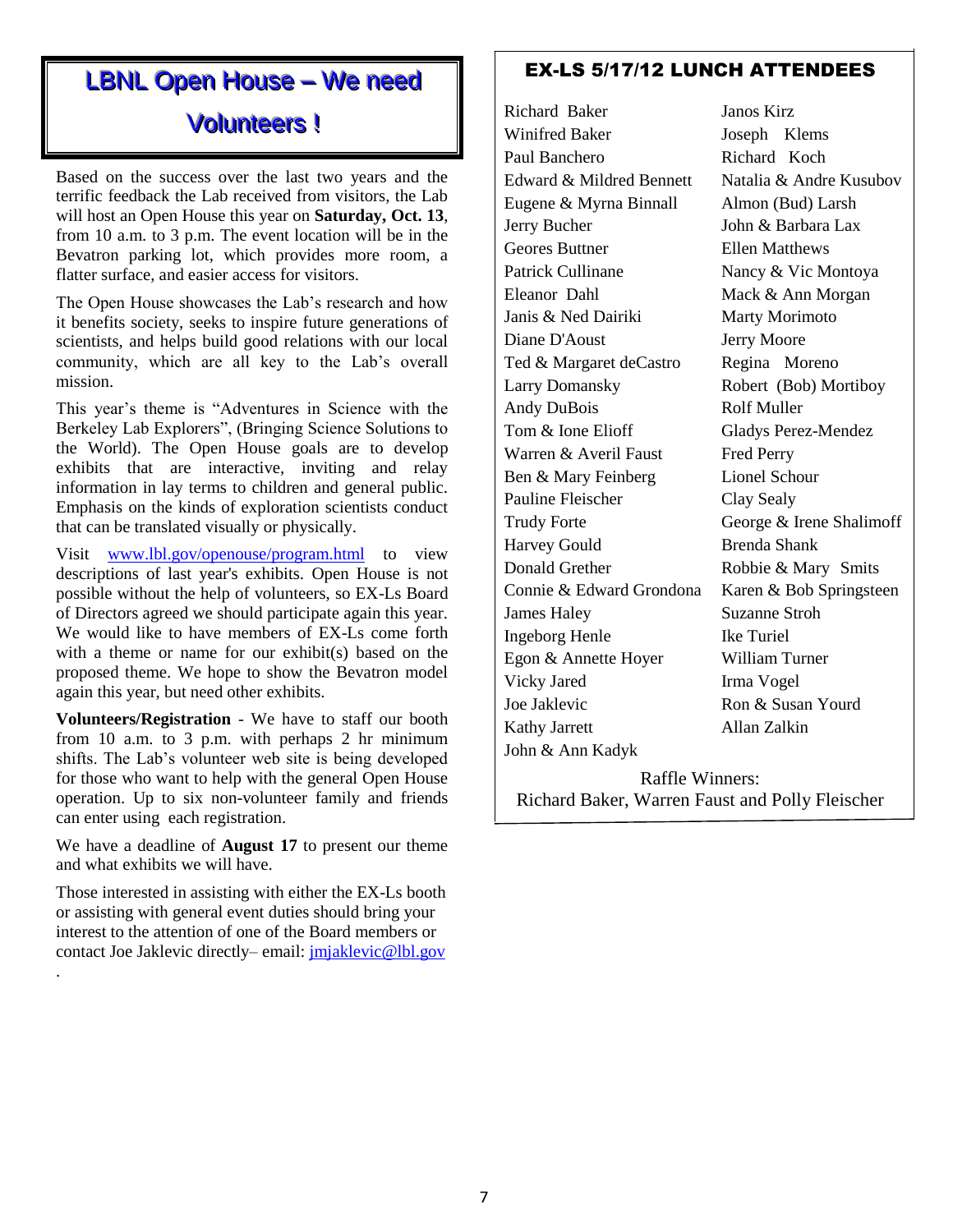## **Last Summer Series for Caregivers – Center Caregiver Support Group**

Videos of Robert Reich's keynote address on May 24, 2012 and Arthur Shimamura's presentation on memory and aging as well as power points and handouts from the six workshops are available for free on the Center's website. Go to [http://thecenter.berkeley.edu](http://thecenter.berkeley.edu/) and click on

The last session in the free summer series will be held on Aug. 1. The topic is Caregiver Grief. Call 510-643-7754 to register and identify yourself as a retiree. The Center continues to offer a retiree caregiver support group. If you want to be notified of meetings, contact the Center at 510-642-5461 or [ucbrc@berkeley.edu.](mailto:ucbrc@berkeley.edu)

### **Fidelity's Quarterly Market Update**

**Lab-Center Contract Renewal**

**"Passion and Purpose:** 

the link.

**Videos/Handouts Available**

We are pleased to report that the Lab's contract with the Retirement Center has been extended for another three years. Center services and programs for Lab retirees and active Lab staff have been secured until June 30, 2015. Special thanks to the officers and board of the EX-Ls for their support with the contract renewal. Lab retirees can receive their new, free Lab retiree ID card, good for the next three years, by visiting the Center office or by contacting the Center and asking the card be mailed to them. You can use the card to take advantage of the numerous discounts with Cal programs and services --

[http://thecenter.berkeley.edu/connect.shtml#id.](http://thecenter.berkeley.edu/connect.shtml#id)

**Transforming Retirement" Conference**

Date: Thursday- August 2, 2012, Time: 2:00 PM Location: 2199 Addison St., University Hall, Room 150, Berkeley, CA 94720

Stay informed on current market conditions and what it means to you as an investor at Fidelity's Quarterly Market Update. The Quarterly Market Update will give you a comprehensive perspective on the market conditions and an in-depth review of where and why the market has moved in a particular direction. This includes what has been driving the global economy, domestic and international equity markets, and domestic and international bond market.

### **Seating is limited. Call 800-642-7131 or visit**

<http://getguidance.fidelity.com/universityofcalifornia>

**to register.**

**RETIREMENT CENTER UPDATE**

**UC Berkeley Retirement Center** 

Transforming Retirement Celebrating 15 years of Programs and Services to the University and its Retirees

# **15th Anniversary**

On October 11 of this year, the Center will celebrate its 15<sup>th</sup> year of service to retirees with a celebratory reception and benefit dinner at the Lawrence Hall of Science. The event will feature an address by Stanley Pruisner, MD, Professor of Neurology at UCSF and Nobel Laureate on the latest advances in aging brain research and the implications for daily living. President Yudof and Chancellor Birgeneau have added their names to the Honorary Committee for the event. Watch your fall Center newsletter for an invitation to this special anniversary event.

### **Learning in Retirement: Ansel Adams and Clark Kerr**

In 1963 President Clark Kerr commissioned Ansel Adams to imagine the future of the UC system by photographing 1,000 images. Adams became so captivated by the project that he produced 6,700 negatives and 605 signed prints. The culmination of the commission was a book entitled Fiat Lux published in 1967. Now, in fall 2012, fifty years into the future that Clark Kerr envisaged, The Bancroft Library is opening the Fiat Lux Redux exhibition, displaying the Fiat Lux images as a collection for the first time on the Berkeley campus.

Not long before the opening of the exhibition Sheldon Rothblatt's book entitled *Clark Kerr's World of Higher Education Reaches the 21st Century: Chapters in a Special History* will be published. These two events evoking both the past and the future of the University invite discussion from all quarters of the University.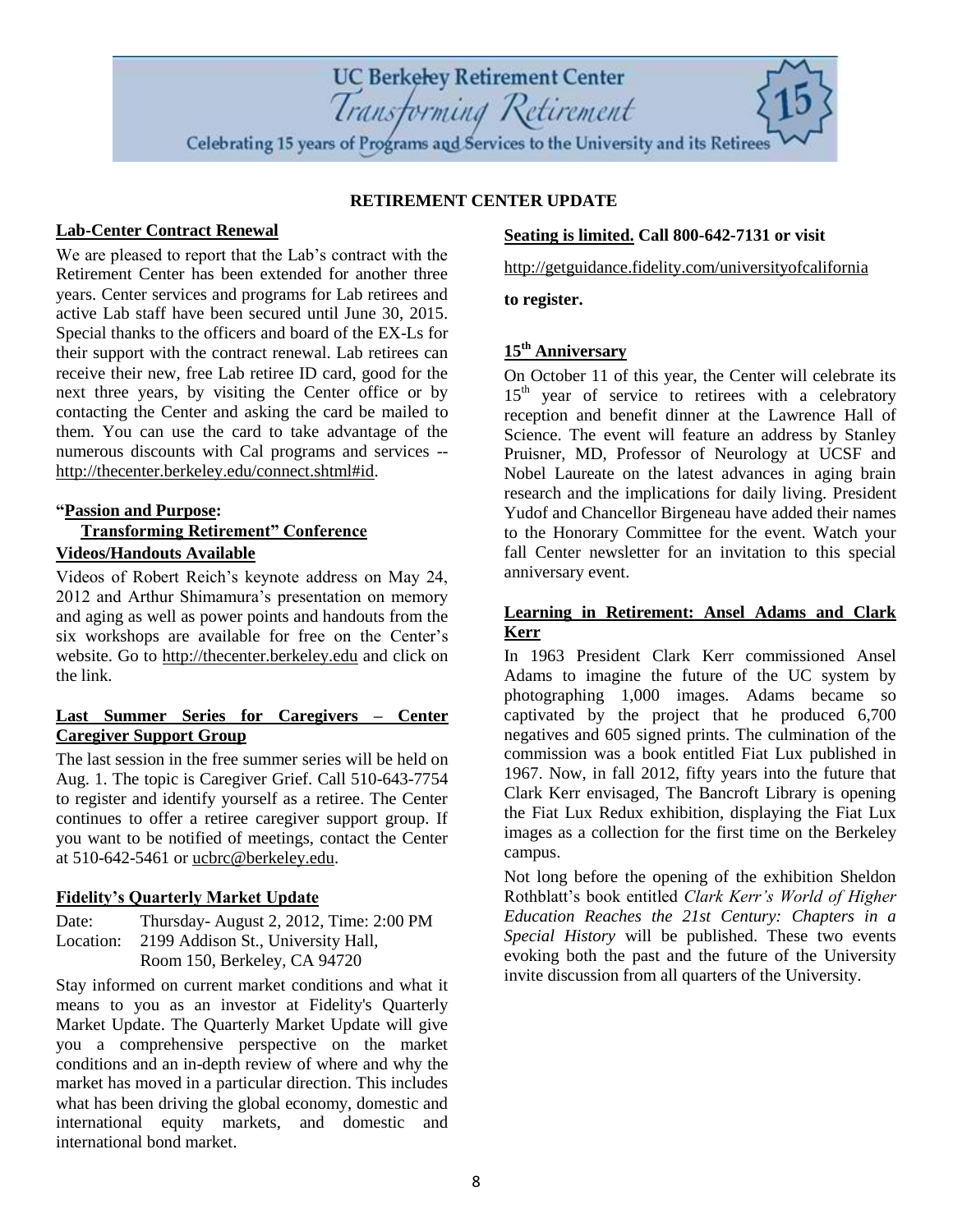### **Lecture 1, Tuesday, September 4, 2pm**

Catherine Cole, Professor of Theater, Dance and Performance Studies, UC Berkeley, "Photographs from Futures Past: Ansel Adams' Vision of the University of California's Future"

### **Lecture 2, Tuesday, September 11, 2pm**

Sheldon Rothblatt, Professor Emeritus of History and former Director of The Center for Studies in Higher Education, UC Berkeley, "Clark Kerr and His World in the 21st Century"

There are no enrollment fees for Learning in Retirement (LIR) courses, but advance registration is required. Call the Center at 510-642-5461 or email ucbrc@berkeley.edu to register; course location will be provided with your confirmation.

### **Older Adult Retirement Housing:**

The University has entered into an agreement with Belmont Village (http://www.belmontvillage.com/) to construct an independent, assisted and memory care rental facility on University property in Albany, CA. Preliminary discussions are underway about an affiliation agreement to establish a mutually beneficial partnership that positions the parties as leaders in the field of University affiliated age-related housing and promotes new models for older adult living options.

You are always welcome in our offices. We are conveniently located at 1925 Walnut in Berkeley.

### Be well!

Patrick Cullinane, Director UCB Retirement Center

# **AUGUST 16, 2012 LUNCHEON SPEAKER: Eddy Rubin, MD, PhD TITLE OF TALK: Our first cousins the Neanderthals: what we have learned about them and what we hope to learn in the future from their DNA**

**Brief summary**: Neanderthals are modern man's first cousins having populated Europe and Asia 25,000 to 250,000 years ago. While studies of their fossil remains and associated artifacts have been used previously to draw insights into their biology and behavior, recent advances in DNA sequencing have opened a new window into studies of Neanderthals. Eddy Rubin will present an overview of what we have learned about them through the analysis of their DNA and what we hope to learn about them in the future.

**About the speaker**: Eddy Rubin received his M.D. and Ph.D. degrees from the University of Rochester, Rochester, NY. He joined LBNL in 1988 as a Divisional Fellow of the Life Sciences Division and is currently the Director of the DOE Joint Genome Institute as well as Director of Genome Sciences Division of LBNL. His research approach focuses on functional exploration of the human genome and more recently he is studying the microbial communities inhabiting environments ranging from gutless ocean-dwelling worms to cow rumen

| <b>REMEMBER TO</b>     |  |  |  |  |
|------------------------|--|--|--|--|
| SIGN UP FOR THE        |  |  |  |  |
| <b>AUGUST LUNCHEON</b> |  |  |  |  |
| BY AUGUST 13           |  |  |  |  |
| (SEE FLYER ON PAGE 10) |  |  |  |  |